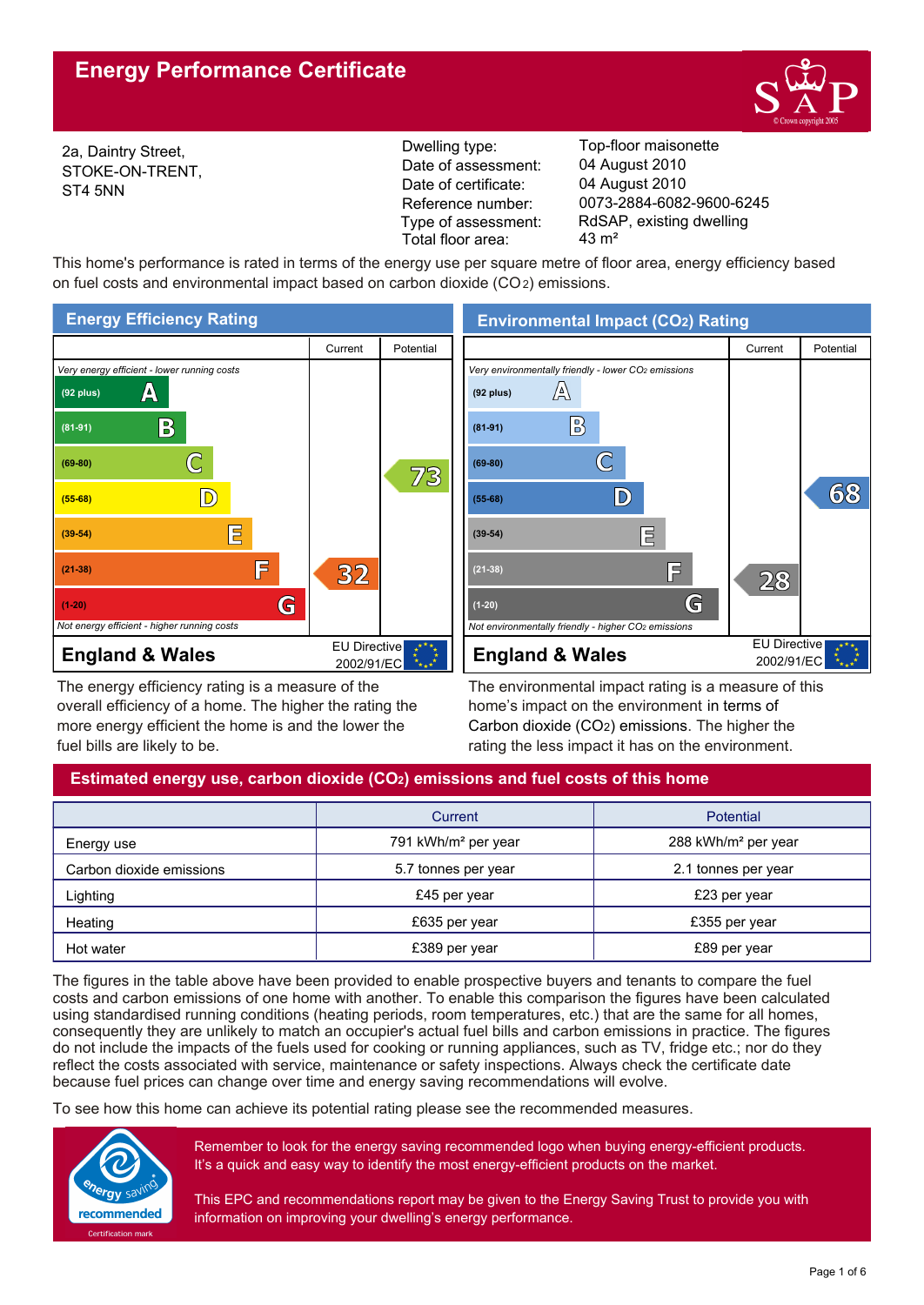### **About this document**

The Energy Performance Certificate for this dwelling was produced following an energy assessment undertaken by a qualified assessor, accredited by Elmhurst Energy Systems Ltd, to a scheme authorised by the Government. This certificate was produced using the RdSAP 2005 assessment methodology and has been produced under the Energy Performance of Buildings (Certificates and Inspections) (England and Wales) Regulations 2007 as amended. A copy of the certificate has been lodged on a national register.

| Assessor's accreditation number: | EES/005395                                                                                        |
|----------------------------------|---------------------------------------------------------------------------------------------------|
| Assessor's name:                 | Mr. Carl Baker                                                                                    |
| Company name/trading name:       | Louis Taylor                                                                                      |
| Address:                         | No 2 Etruria Office Village, Festival Park, Stoke on Trent, Staffordshire,<br>ST <sub>1</sub> 5RQ |
| Phone number:                    | 01782 260222                                                                                      |
| Fax number:                      | 01782 287874                                                                                      |
| E-mail address:                  | carl.baker@louis-taylor.co.uk                                                                     |
| Related party disclosure:        | No related party                                                                                  |

#### **If you have a complaint or wish to confirm that the certificate is genuine**

Details of the assessor and the relevant accreditation scheme are as above. You can get contact details of the accreditation scheme from their website at www.elmhurstenergy.co.uk together with details of their procedures for confirming authenticity of a certificate and for making a complaint.

### **About the building's performance ratings**

The ratings on the certificate provide a measure of the building's overall energy efficiency and its environmental impact, calculated in accordance with a national methodology that takes into account factors such as insulation, heating and hot water systems, ventilation and fuels used. The average Energy Efficiency Rating for a dwelling in England and Wales is band E (rating 46).

Not all buildings are used in the same way, so energy ratings use 'standard occupancy' assumptions which may be different from the specific way you use your home. Different methods of calculation are used for homes and for other buildings. Details can be found at www.communities.gov.uk/epbd.

Buildings that are more energy efficient use less energy, save money and help protect the environment. A building with a rating of 100 would cost almost nothing to heat and light and would cause almost no carbon emissions. The potential ratings on the certificate describe how close this building could get to 100 if all the cost effective recommended improvements were implemented.

#### **About the impact of buildings on the environment**

One of the biggest contributors to global warming is carbon dioxide. The way we use energy in buildings causes emissions of carbon. The energy we use for heating, lighting and power in homes produces over a quarter of the UK's carbon dioxide emissions and other buildings produce a further one-sixth.

The average household causes about 6 tonnes of carbon dioxide every year. Adopting the recommendations in this report can reduce emissions and protect the environment. You could reduce emissions even more by switching to renewable energy sources. In addition there are many simple everyday measures that will save money, improve comfort and reduce the impact on the environment. Some examples are given at the end of this report.

### **Visit the Department for Communities and Local Government website at www.communities.gov.uk/epbd to:**

- Find how to confirm the authenticity of an energy performance certificate •
- Find how to make a complaint about a certificate or the assessor who produced it •
- Learn more about the national register where this certificate has been lodged the Department is the controller of the data on the register for Data Protection Act 1998 purposes
- Learn more about energy efficiency and reducing energy consumption •

Further information about Energy Performance Certificates can be found under Frequently Asked Questions at www.epcregister.com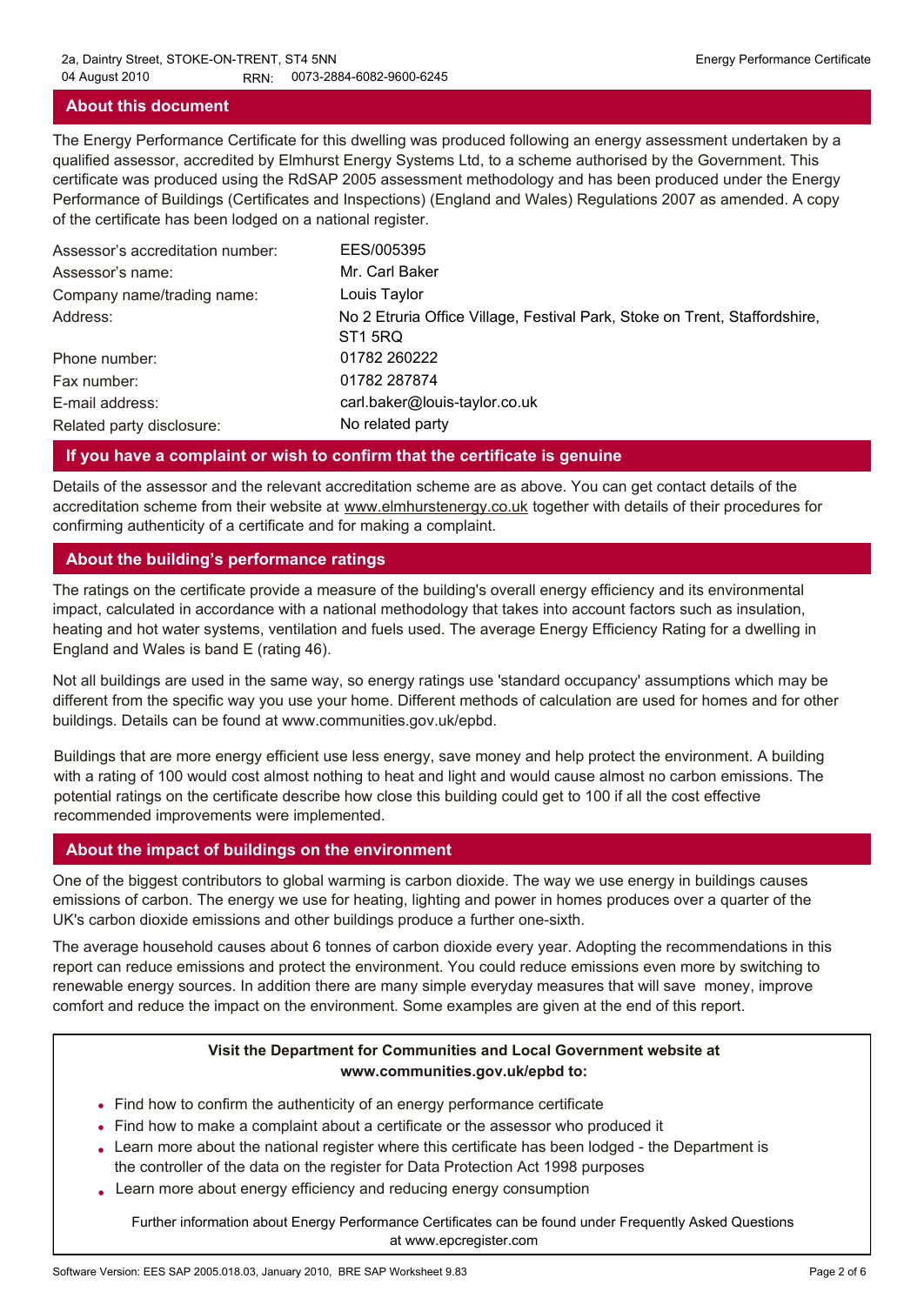2a, Daintry Street, STOKE-ON-TRENT, ST4 5NN<br>
Reference number:

Date of certificate:

0073-2884-6082-9600-6245 04 August 2010

## **Summary of this home's energy performance related features**

The table below gives an assessment of the key individual elements that have an impact on this home's energy and environmental performance. Each element is assessed by the national calculation methodology against the following scale: Very poor / Poor / Average / Good / Very good. The assessment does not take into consideration the physical condition of any element. 'Assumed' means that the insulation could not be inspected and an assumption has been made in the methodology based on age and type of construction.

|                                  | Description                                    | Current performance      |               |
|----------------------------------|------------------------------------------------|--------------------------|---------------|
| <b>Elements</b>                  |                                                | <b>Energy Efficiency</b> | Environmental |
| Walls                            | Solid brick, as built, no insulation (assumed) | Very poor                | Very poor     |
| Roof                             | Pitched, no insulation                         | Very poor                | Very poor     |
| Floor                            | (other premises below)                         |                          |               |
| Windows                          | Fully double glazed                            | Good                     | Good          |
| Main heating                     | Boiler and radiators, mains gas                | Average                  | Good          |
| Main heating controls            | Programmer, no room thermostat                 | Very poor                | Very poor     |
| Secondary heating                | None                                           |                          |               |
| Hot water                        | From main system, no cylinder thermostat       | Poor                     | Average       |
| Lighting                         | No low energy lighting                         | Very poor                | Very poor     |
| Current energy efficiency rating |                                                | F 32                     |               |
|                                  | Current environmental impact (CO2) rating      |                          | F 28          |

**Low and zero carbon energy sources**

None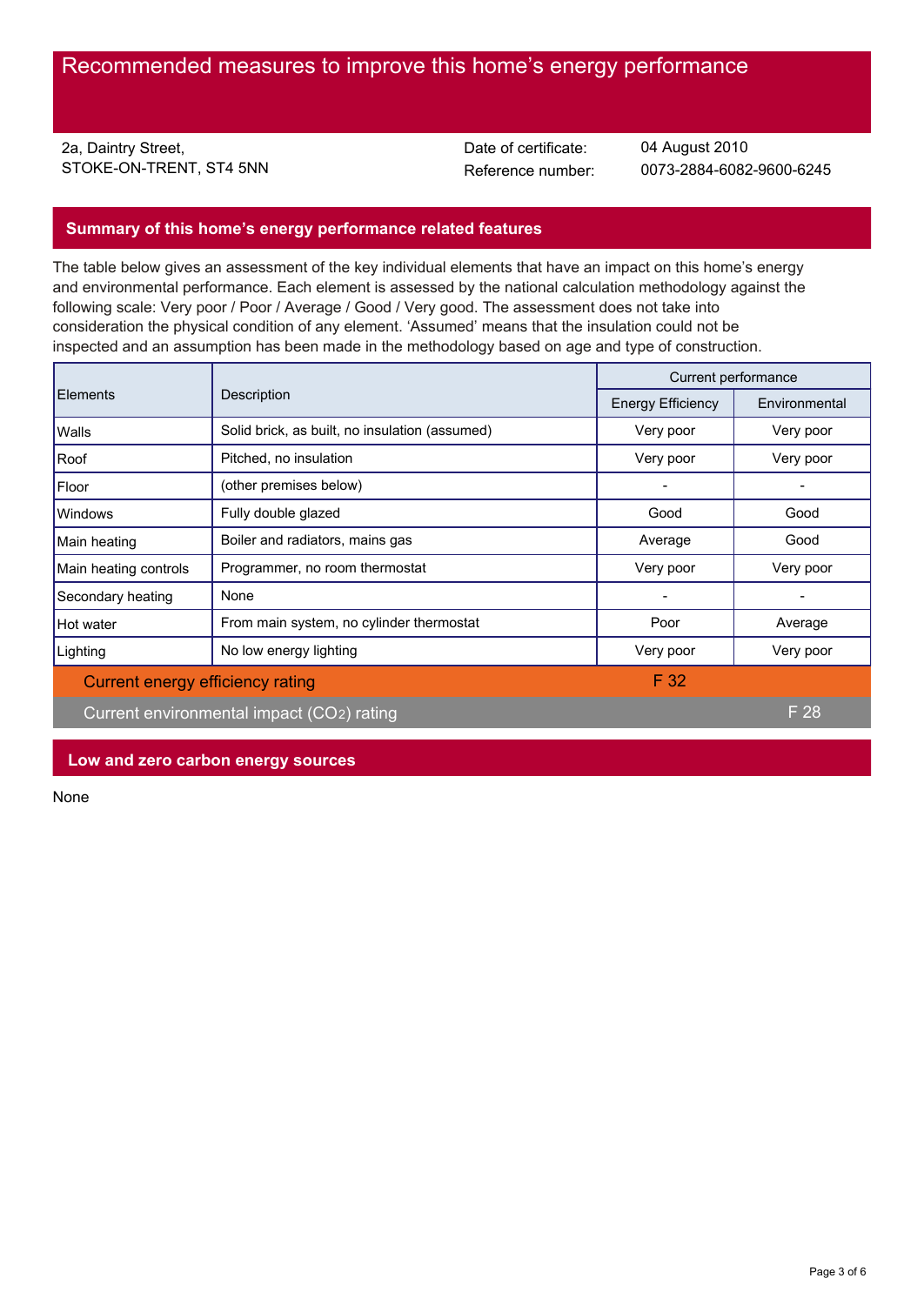## **Recommendations**

The measures below are cost effective. The performance ratings after improvement listed below are cumulative, that is they assume the improvements have been installed in the order that they appear in the table.

|                                                    | <b>Typical savings</b> | Performance ratings after improvement |                      |  |
|----------------------------------------------------|------------------------|---------------------------------------|----------------------|--|
| Lower cost measures (up to £500)                   | per year               | Energy efficiency                     | Environmental impact |  |
| Increase loft insulation to 270 mm<br>$\mathbf{1}$ | £222                   | E 45                                  | E 39                 |  |
| 2 Insulate hot water cylinder with 80 mm jacket    | £147                   | D 55                                  | E 49                 |  |
| 3 Low energy lighting for all fixed outlets        | £16                    | D 57                                  | E 49                 |  |
| 4 Hot water cylinder thermostat                    | £23                    | D 58                                  | E 51                 |  |
| Upgrade heating controls<br>5                      | £78                    | D 64                                  | D 57                 |  |
| Sub-total                                          | £486                   |                                       |                      |  |
| Higher cost measures (over £500)                   |                        |                                       |                      |  |
| 6 Replace boiler with new condensing boiler        | £116                   | C 73                                  | D 68                 |  |
| <b>Total</b>                                       | £602                   |                                       |                      |  |
| Potential energy efficiency rating                 |                        | C 73                                  |                      |  |
| Potential environmental impact (CO2) rating        |                        |                                       | D <sub>68</sub>      |  |

## **Further measures to achieve even higher standards**

The further measures listed below should be considered in addition to those already specified if aiming for the highest possible standards for this home. However you should check the conditions in any covenants, planning conditions, warranties or sale contracts.

| 7 50 mm internal or external wall insulation | £116 | B 81  | C 79 |  |
|----------------------------------------------|------|-------|------|--|
| Enhanced energy efficiency rating            |      | 'B 81 |      |  |
| Enhanced environmental impact (CO2) rating   |      |       | C 79 |  |

Improvements to the energy efficiency and environmental impact ratings will usually be in step with each other. However, they can sometimes diverge because reduced energy costs are not always accompanied by a reduction in carbon dioxide (CO2) emissions.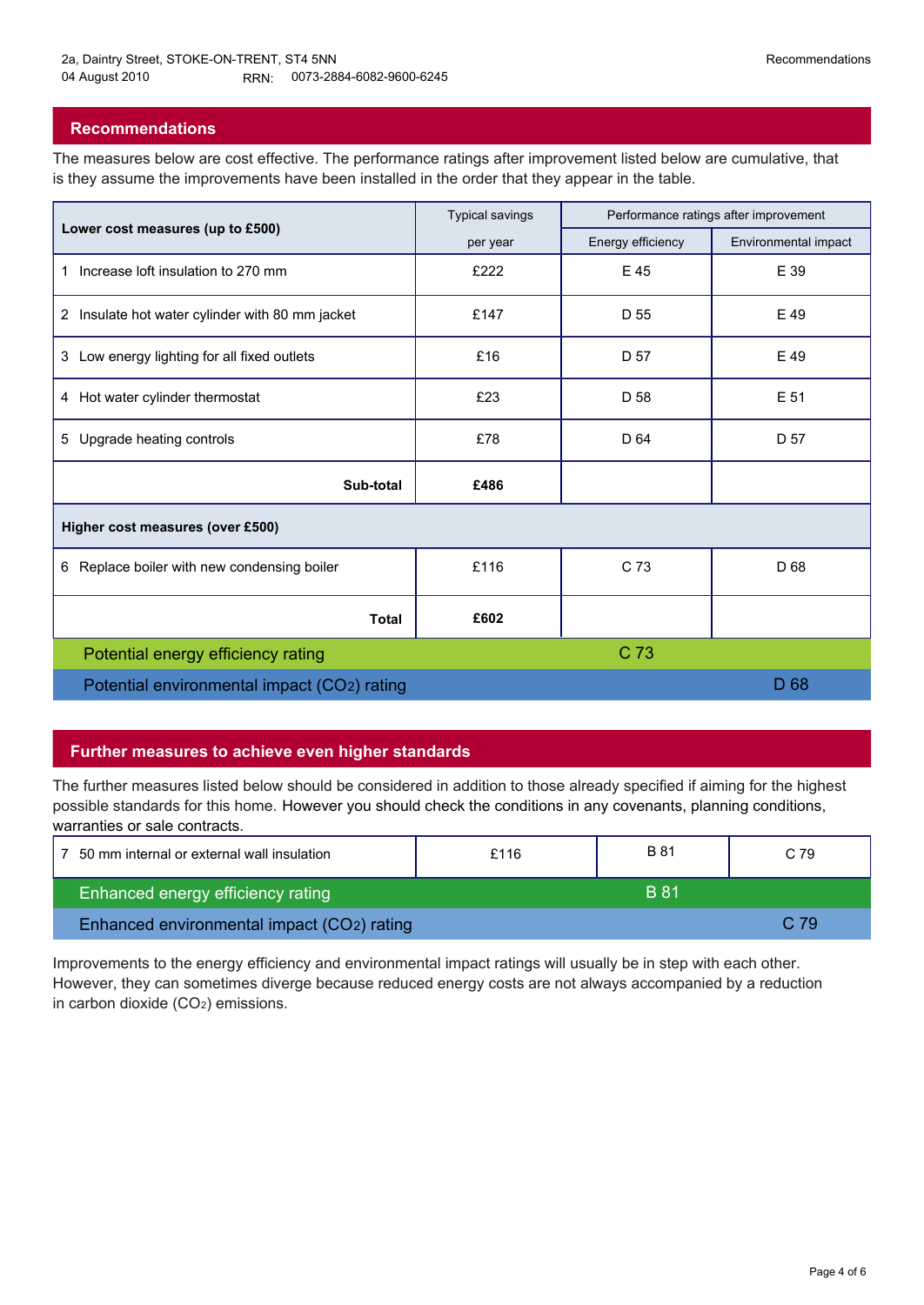## **About the cost effective measures to improve this home's performance ratings**

If you are a tenant, before undertaking any work you should check the terms of your lease and obtain approval from your landlord if the lease either requires it, or makes no express provision for such work.

#### **Lower cost measures (typically up to £500 each)**

These measures are relatively inexpensive to install and are worth tackling first. Some of them may be installed as DIY projects. DIY is not always straightforward, and sometimes there are health and safety risks, so take advice before carrying out DIY improvements.

#### **1 Loft insulation**

Loft insulation laid in the loft space or between roof rafters to a depth of at least 270 mm will significantly reduce heat loss through the roof; this will improve levels of comfort, reduce energy use and lower fuel bills. Insulation should not be placed below any cold water storage tank, any such tank should also be insulated on its sides and top, and there should be boarding on battens over the insulation to provide safe access between the loft hatch and the cold water tank. The insulation can be installed by professional contractors but also by a capable DIY enthusiast. Loose granules may be used instead of insulation quilt; this form of loft insulation can be blown into place and can be useful where access is difficult. The loft space must have adequate ventilation to prevent dampness; seek advice about this if unsure. Further information about loft insulation and details of local contractors can be obtained from the National Insulation Association (www.nationalinsulationassociation.org.uk).

#### **2 Hot water cylinder insulation**

Installing an 80 mm thick cylinder jacket around the hot water cylinder will help to maintain the water at the required temperature; this will reduce the amount of energy used and lower fuel bills. A cylinder jacket is a layer of insulation that is fitted around the hot water cylinder. The jacket should be fitted over any thermostat clamped to the cylinder. Hot water pipes from the hot water cylinder should also be insulated, using pre-formed pipe insulation of up to 50 mm thickness, or to suit the space available, for as far as they can be accessed to reduce losses in summer. All these materials can be purchased from DIY stores and installed by a competent DIY enthusiast.

#### **3 Low energy lighting**

Replacement of traditional light bulbs with energy saving recommended ones will reduce lighting costs over the lifetime of the bulb, and they last up to 12 times longer than ordinary light bulbs. Also consider selecting low energy light fittings when redecorating; contact the Lighting Association for your nearest stockist of Domestic Energy Efficient Lighting Scheme fittings.

#### **4 Cylinder thermostat**

A hot water cylinder thermostat enables the boiler to switch off when the water in the cylinder reaches the required temperature; this minimises the amount of energy that is used and lowers fuel bills. The thermostat is a temperature sensor that sends a signal to the boiler when the required temperature is reached. To be fully effective it needs to be sited in the correct position and hard wired in place, so it should be installed by a competent plumber or heating engineer.

#### **5 Heating controls (room thermostat and thermostatic radiator valves)**

A room thermostat will increase the efficiency of the heating system by enabling the boiler to switch off when no heat is required; this will reduce the amount of energy used and lower fuel bills. Thermostatic radiator valves should also be installed, to allow the temperature of each room to be controlled to suit individual needs, adding to comfort and reducing heating bills provided internal doors are kept closed. For example, they can be set to be warmer in the living room and bathroom than in the bedrooms. Ask a competent heating engineer to install thermostatic radiator valves and a fully pumped system with the pump and the boiler turned off by the room thermostat. Thermostatic radiator valves should be fitted to every radiator except for the radiator in the same room as the room thermostat. Remember the room thermostat is needed as well as the thermostatic radiator valves, to enable the boiler to switch off when no heat is required.

#### **Higher cost measures (typically over £500 each)**

#### **6 New condensing boiler**

A condensing boiler is capable of much higher efficiencies than other types of boiler, meaning it will burn less fuel to heat this property. This improvement is most appropriate when the existing central heating boiler needs repair or replacement, but there may be exceptional circumstances making this impractical. Condensing boilers need a drain for the condensate which limits their location; remember this when considering remodelling the room containing the existing boiler even if the latter is to be retained for the time being (for example a kitchen makeover). Building Regulations apply to this work, so your local authority building control department should be informed, unless the installer is registered with a competent persons scheme<sup>1</sup>, and can therefore self-certify the work for Building Regulation compliance. Ask a qualified heating engineer to explain the options.